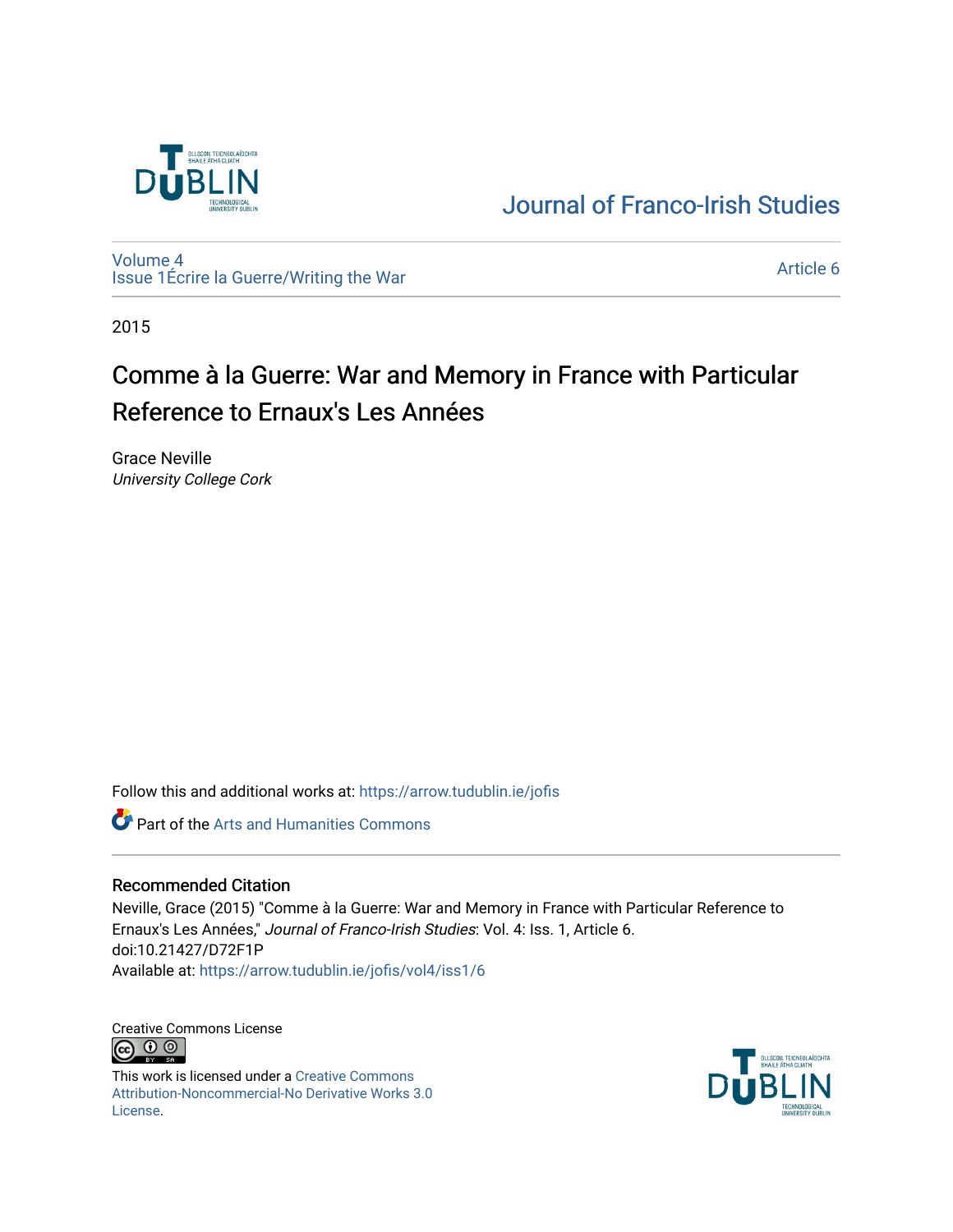#### **Grace Neville**

### *Comme à la guerre***: War and Memory in France with particular reference to Annie Ernaux's** *Les Années*

Between three hundred and three hundred and fifty kilos of gold: this is the total booty that has been retrieved by metal detector enthusiast Alain Cloarec from countless gardens all around France where it had lain buried and forgotten for many years. Cloarec explains that in France, in times of war, people tend to bury family treasure (jewellery, silverware…) in their garden rather than hide it in an attic or cellar which risk being bombed or catching fire. Therefore, he advises that before selling a house, owners would do well to call on the expertise of a metal detector professional like himself. His success rate hovers around 40%. The article that recounts his success story was published in *Le Monde* and may at first seem like some kind of hoax or April Fools' Day tale.<sup>1</sup> However, *Le Monde* does not publish joke articles: Cloarec's story is deadly serious. This very matter-of-fact article underlines the extent to which, well over half a century since the end of the last conflict fought on French soil, war and considerations around war are still omnipresent in France and permeate the private sphere, down to unremarkable, mundane, everyday activities like buying or selling a house and even doing a spot of gardening. It has become part of people's own personal archaeology, part of their bones, of their DNA. Through a close reading of Annie Ernaux's 2008 memoir, *Les Années*, this chapter will focus on how, in France, memory of that most public of events – war - has seeped into the private sphere, into people's hearts and souls where it remains firmly lodged years after the ending of all hostilities.<sup>2</sup>

War and the memory of war are clearly and unapologetically inscribed in the public space in France. The main airport in France is named in honour of France's great war hero, Charles de Gaulle. The names of railway and metro stations in Paris evoke wars fought over time and space (Alésia, Austerlitz, Iéna, Wagram, Stalingrad, Crimée, Bir-Hakeim…) as do street names: le Champ de Mars, avenue de la Grande Armée, la rue du 11 novembre, la place du 8 mai 1945, la place du 19 mars 1962, la place des Combattants en Afrique du Nord. The names, Arc de Triomphe, Arsenal and La Défence, are shrouded in military connotations. Were it not for their direct or indirect involvement in conflicts of various kinds, how well

<sup>1</sup> *Le Monde*, 7 December 2003.

<sup>2</sup> Annie Ernaux, *Les Années* (Paris: Gallimard, 2008).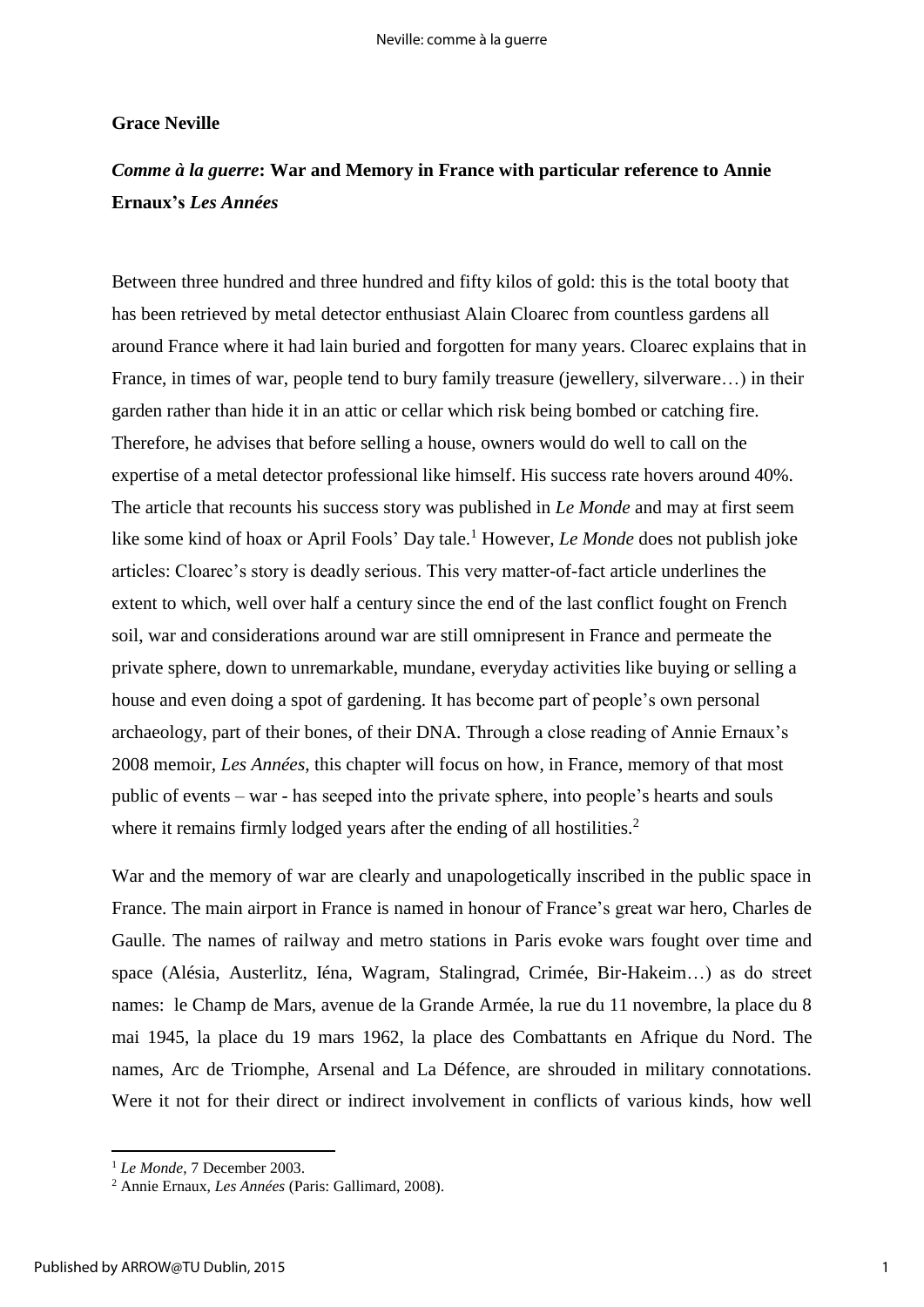would we know the people whose names are similarly given prominence in the public space: Hoche, Louise Michel, Mouton-Duvernet, Foch, Gambetta? There are even plans for une rue Dora Bruder, to commemorate the real life Jewish girl who was deported to her death under Vichy and whom Nobel prize winner, Patrick Modiano, has woven into a haunting 1997 novel. In recent times, especially since the presidency of Jacques Chirac (1995-2007), the names of Jews deported under Vichy have been immortalised on plaques erected on the walls of the schools they attended, as well as on the walls of the Gare de l'Est from whence so many of them were transported to their deaths in the East. More uplifting memories of war are also inscribed in street names: l'allée des Justes salutes the many French people who, at mortal risk to themselves and their families, helped France's Jews in their hour of desperate need. Nor are foreign conflicts forgotten: the Maze hunger striker, Bobby Sands (1954-81), is commemorated in street names in France, for instance in Paris (St Denis) and Saint-Herblain near Nantes. One might argue that the public sphere in other countries also immortalises the memory of conflict, but Heathrow is a place, not a war, and the names of London's main streets (Oxford Street, Regent's Street, Piccadilly) evoke no war memories. Dublin's main thoroughfare is named after a pacifist, Daniel O'Connell, a Kerryman who famously proclaimed that "no political change is worth the shedding of a single drop of human blood", a life-long belief often traced back to his schooldays in France when, at the height of the Terreur, he abandoned his school in Douai and fled France through Calais where he was reputedly revulsed by the sight of a handkerchief soaked in the blood of the recently guillotined king. Many of the *lieux de mémoire* identified and analysed by Pierre Nora in his classic study of the same name are steeped in blood: le Mur des Fédérés, les monuments des morts, le soldat Chauvin, Verdun ....<sup>3</sup>

In recent times, the ongoing debate over whether the European Parliament should continue to decamp from Brussels to Strasbourg for four days every month, despite massive expense and inconvenience, to the annoyance especially of some UK politicians, French politicians from left and right are adamant: it must continue to do so. Strasbourg is "la ville du *plus jamais ça!"* The city straddling the frontier that was the Rhine is a potent reminder of the bloodsoaked centuries of Franco-German hostilities. Hence, the location there of the European Parliament for even a few symbolic days every month is a reminder of a past that must never be forgotten, of the fact that peace is precious, and of Paul Valéry's powerful warning that

<sup>3</sup> Pierre Nora, *Les Lieux de Mémoire* (Paris: Gallimard, 1984-92).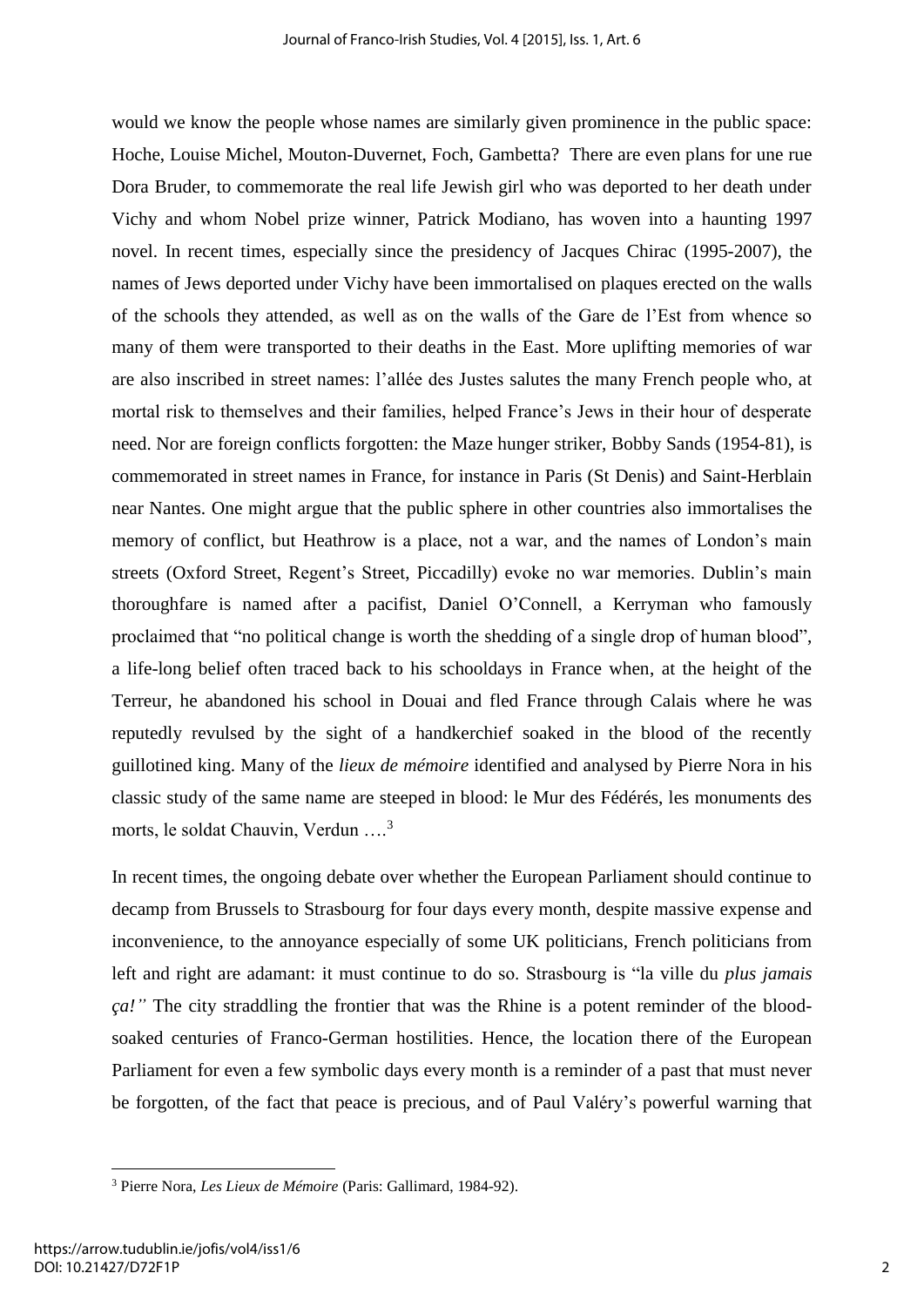"les civilisations sont fragiles". Inconvenience and money are a small price to pay for this reminder.

It would be well-nigh impossible in a short article to establish exactly why, after all these years, war memories still linger so powerfully and so pervasively in France. Indeed, several decades of cutting-edge scholarship has still not yielded up the definitive answer. One hypothesis is that it is precisely because, in France, war is such unfinished business. Exactly who did what in France during the Second World War is still not fully clear. Mitterrand's role in Vichy France still poses questions. Ground-breaking films like *Nuit et Brouillard* (1955) and *Le Chagrin et la Pitié* (1971) have questioned and punctured the notion that there were fifty million Résistants in France during the War. On close examination, one realises that part of the problem is establishing who exactly the enemy was. In England, this was never in doubt: the enemy was the Other; the Germans, the Hun, the Bosch. The closest they ever came to setting foot on British soil was on the Channel Islands. In France, on the other hand, the enemy was not even necessarily someone from the other side of the Rhine, but a neighbour, a relative, a version of oneself. Historians stress that the anti-Semitism of the Vichy forces of law and order frequently outstripped anything the Nazis had in mind, citing *inter alia* the insistence of the Vichy authorities that even the children of France's Jews were to be deported, something that the Nazis themselves did not demand. Without an obvious, easily recognisable enemy - someone who is very different from oneself, someone to blame – closure can be elusive. The magnificent, concluding pages of *La Peste* come to mind: in this glorious parable published just after the War and often seen as an allegory on the death camps (and, indeed, on all subsequent catastrophes), the plague has subsided, the rats have gone away, people are deliriously happy, but the narrator reminds us that the next plague is all around, waiting quietly in papers and personal belongings strewn quietly all around us.<sup>4</sup> In short, the plague is not out there, it is within ourselves. This lack of closure, the suspicion that history is not linear but circular and that the sky may soon fall in again may explain why war memoirs in France continue to be such news. Through the recently popularised writings of concentration camp victims, Irène Nemirovsky  $(1903-42)^5$  and Hélène Berr  $(1921-45)^6$ readers return again and again to the scene of the crime as if – once and for all – to wrest meaning and closure from it.

1

<sup>4</sup> Albert Camus, *La Peste* (Paris: Gallimard, 1947).

<sup>5</sup> See especially Irène Nemirowsky, *Suite française* (Paris: Gallimard, 2006).

<sup>6</sup> Hélène Berr, *Hélène Berr Journal 1942-44* (preface by Patrick Modiano) (Paris: Editions Tallandier, 2008).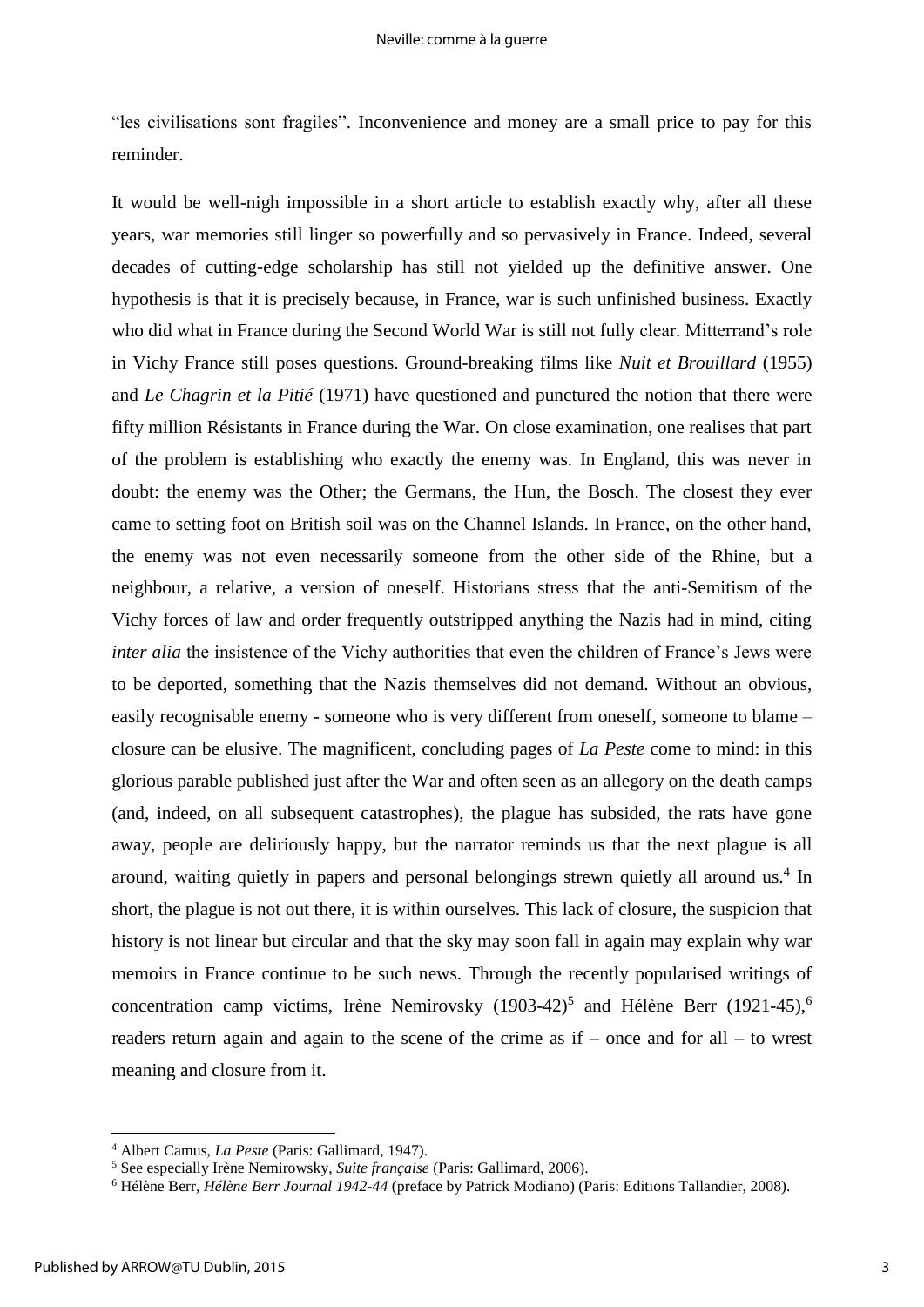This contextualisation may be useful in considering Annie Ernaux's work, in particular her memoir, *Les Années*. Annie Ernaux is one of the best known writers in contemporary France. Born into a working class milieu in Normandy in 1940, she made her way into the bourgeoisie via the *ascenseur social* that was her education. She has spent most of her adult life in Paris where she has published over fifteen books in which autobiography and ethnography are interwoven. In the past, she was sometimes dismissed by sections of the Paris literary coterie for being too accessible, too confessional, too independent, too conventional ("une écriture plate") – a fate long endured by Edna O'Brien. However, for many years now, her star has been firmly in the ascendant: her books garner major prizes and have a huge following in France and abroad. Ultimate mark of quality: she is published by Gallimard, the Francophone world's leading and most esteemed literary publisher. She is a recent collaborator in a publishing initiative focused on depictions of everyday life, directed by historian Pierre Rosanvallon of the prestigious Collège de France.<sup>7</sup>

*Les Années* is a contradiction in terms: an impersonal memoir. It loosely has as its *fil conducteur* the life of an unnamed young girl from a village in Normandy. The lack of a name to distinguish her from her peers means that *Les Années* can be read as a kind of collective memoir (*mémoir fleuve*) of an entire generation. Born just after the War, university students in the 1960s, participants or observers during the Paris student uprising of 1968, young professionals shortly afterwards, they soon became spouses and parents installed in the kind of bourgeois life that they had once vowed to shun. *Les Années* is thus in no way a war memoir: the focus is resolutely on the coming of age of an entire generation. Yet what is fascinating is the way in which the War is unselfconsciously everywhere, like the air all around, like the rumble of traffic in the background.

The War is an unbridgeable abyss: there is the time before and the time after. Even non-war related events are categorised as happening before or after the War: "après la guerre,"<sup>8</sup> "les années qui la séparent de la Libération"<sup>9</sup>. The narrator evokes the ruins of Yvetot after the War as a backdrop for a fleeting memory that has nothing to do with the War<sup>10</sup>. Visual memories similarly use the War as a marker: "l'arrivée dans la ville de décombres"<sup>11</sup>. Even

1

<sup>7</sup> Annie Ernaux, *Regarde les lumières, mon amour* (Paris: Seuil, 2014). This is the sixth volume in a series edited by Pierre Rosanvallon at Seuil, *Raconter la vie.*

<sup>8</sup> *Les Années*, p. 22.

<sup>9</sup> *Les Années,* p.35.

<sup>10</sup> *Les Années,* p. 4.

<sup>11</sup> *Les Années,* p.35.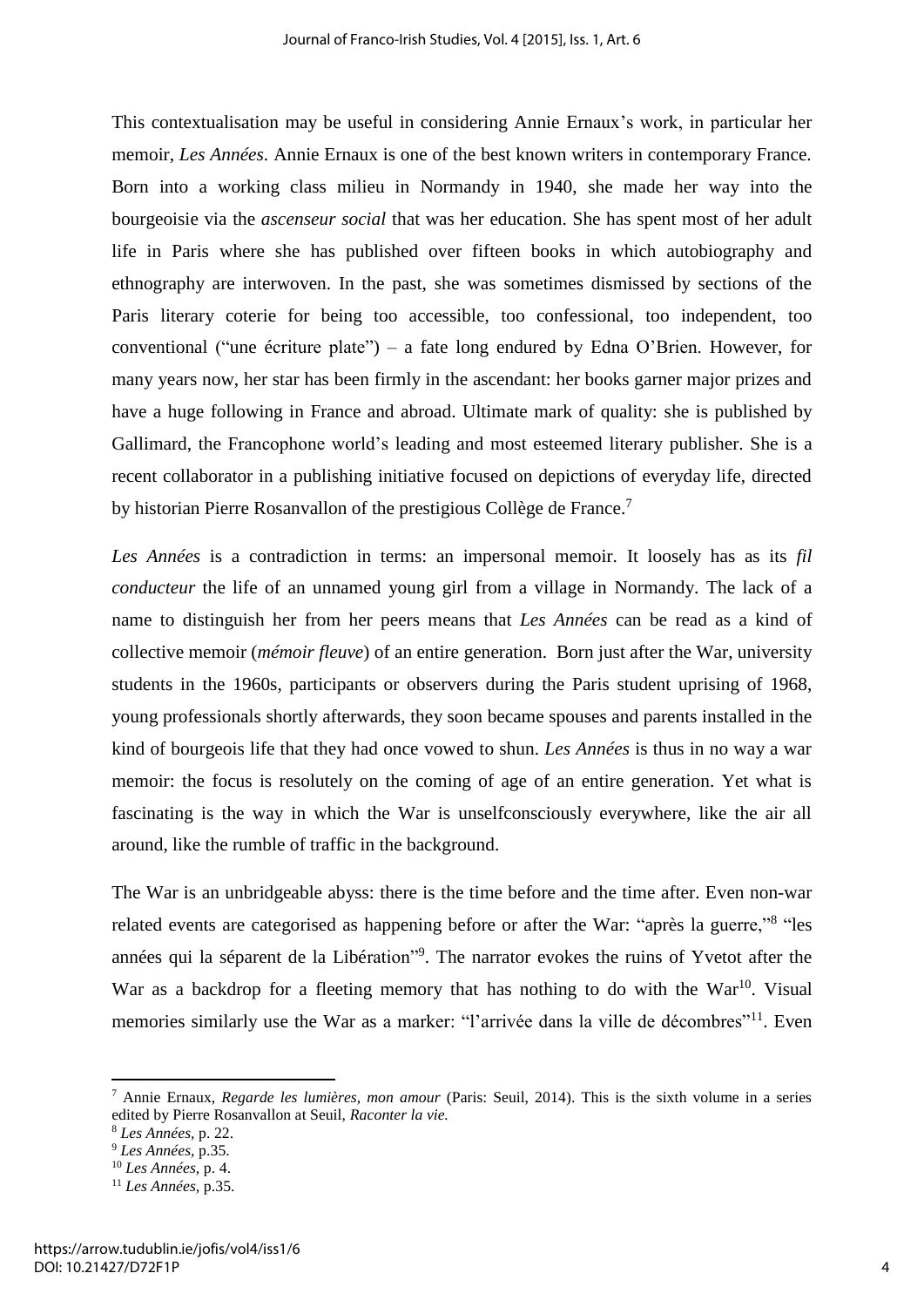mundane, everyday objects are shrouded in the reality that was the War: "tout ce qui se trouvait dans les maisons avait été acheté avant la guerre"<sup>12</sup> .

A six-page section<sup>13</sup> in *Les Années* brings together a host of war-related themes, not just in this book but in French society in general. Here, Ernaux depicts "les jours de fete après la guerre" and, in particular, the lingering after-dinner conversations between adults that filled those long, alcohol-fuelled afternoons. The young, unnamed narrator is probably the person eavesdropping, remembering. These were people who did not have a heroic war: they were the "ordinary" people, *le petit peuple* who worked hard in cafés and on farms throughout the conflict. Their greatest victory was arguably simply surviving, keeping their heads down and getting on with their lives. However, on those free afternoons, on the all too few "jours de fete" to which they would have been entitled, $14$  their conversations inevitably come back again and again to the same topic: the War and their experiences of it. It was a kind of bonding exercise, the main experience they had in common, cemented by activities like singing, eating and drinking. Despite the ordinariness of their war, it clearly was for them a period of heightened consciousness, when colours were brighter, the light was sharper, and simply being alive was an exhilarating experience. Similar memories are recounted by Londoners from the time of the Blitz: despite the constant danger of death and the pulverising of London all around them under the onslaught of German bombs, they would say that they never again felt as alive, as happy or as free. Likewise, the adults on whom the young narrator eavesdrops in *Les Années* seem to suggest that their post-War lives were dull, grey, uneventful, despite the fact that – unlike millions less fortunate - they had survived and were now busily immersed in the life-giving task of bringing up the next generation, people like Ernaux herself. One senses that, if they had a chance, they would swop their current circumstances for the excitement of the War years. The term "jouissance"<sup>15</sup> implies that the War and memories of that period go so far as to procure a kind of sexual thrill for them.

Their shared memories of shared experiences, taken out and dusted down on these occasions, form a kind of stream of consciousness list<sup>16</sup>: these include material realities like awful food, black market butter, the cold winter of 1942, the frenetic dashes down to the cellars for protection, the sound of V2 bombers overhead. The first time they saw the Germans and,

<sup>12</sup> *Les Années,* p. 38.

<sup>13</sup> *Les Années,* pp. 22-27.

<sup>&</sup>lt;sup>14</sup> In 1936, the Troisième République introduced a law giving paid holidays to workers.

<sup>15</sup> *Les Années,* p. 24.

<sup>16</sup> *Les Années,* p. 23.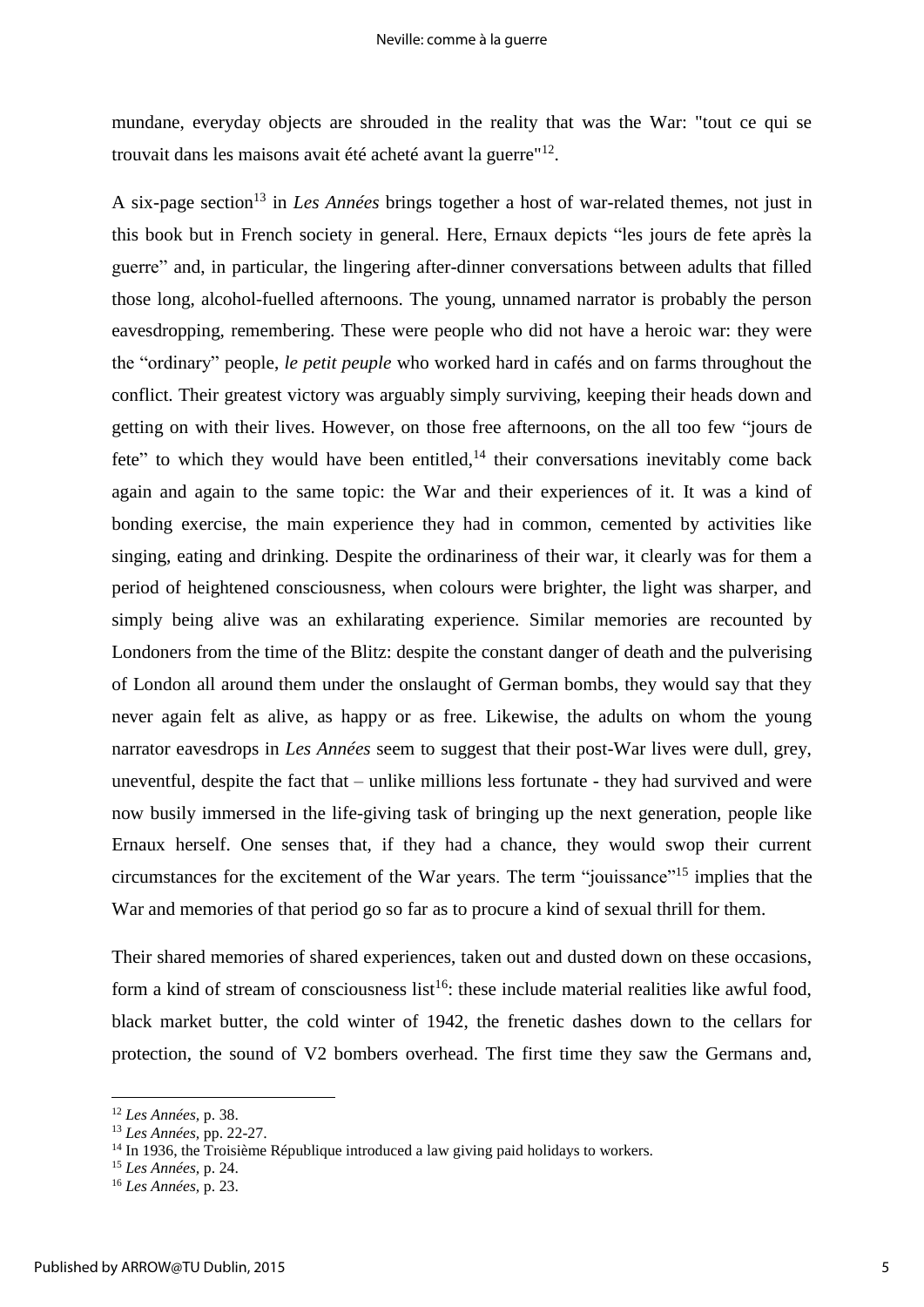indeed the last time they saw them (fleeing back across the Seine in nearby Caudebec on clapped out horses): all this is remembered with the same precision that people of a later generation remember where they were and what they were doing when they heard that President Kennedy had been killed.

More problematic memories surface too. The War redrew relationships: such and such a neighbour was in the Resistance but there were collaborators too: such and such a girl whom they remembered had her head shaved at the Libération. None of this concerns close relationships: the speakers come across as spectators in someone else's war. There is never any discussion of the rights and wrongs of the War or of its more abstract or philosophical aspects. Everything remembered is immediate, first-hand and recorded at surface level. Their more profound experiences remain unspoken:

Mais ils ne parlaient que de ce qu'ils avaient vu, qui pouvait se revivre en mangeant et buvant. Ils n'avaient pas assez de talent ou de conviction pour parler de ce qu'ils savaient mais qu'ils n'avaient pas vu. Donc ni les enfants juifs montant dans des trains pour Auschwitz, ni des morts de faim ramassés au matin dans le ghetto de Varsovie, ni des 10 000 degrés à Hiroshima. D'où cette impression que les cours d'histoire, les documentaires et les films, plus tard, ne dissiperaient pas : ni les fours crématoires ni la bombe atomique ne se situaient dans la même époque que le beurre au marché noir, les alertes et les descentes à la cave<sup>17</sup>.

Perhaps they were never taught how to process or to verbalise experiences other than immediate, surface-level ones – hence, their silence, their apparent disconnection and alienation from world-shattering events all around them. Perhaps they were simply never led to believe that their deeper experiences or opinions could be of any interest or importance to anyone. At all events, Ernaux records the silences that would punctuate these conversations: one imagines people lost in shared thoughts that were too difficult or too problematic to express. They even share memories of events not actually experienced by them but by their ancestors: "Ils remontaient en des temps où eux-mêmes n'étaient pas encore, la guerre de Crimée, celle de 70, les Prussiens qui avaient mangé des rats"<sup>18</sup>. In other words, they know how to talk about the past but not about the present, about others but not about themselves. The evocative title of Terence Davies' 1988 classic film set in a not dissimilar social milieu -

<sup>17</sup> *Les Années, p*. 24.

<sup>18</sup> *Les Années,* p. 25.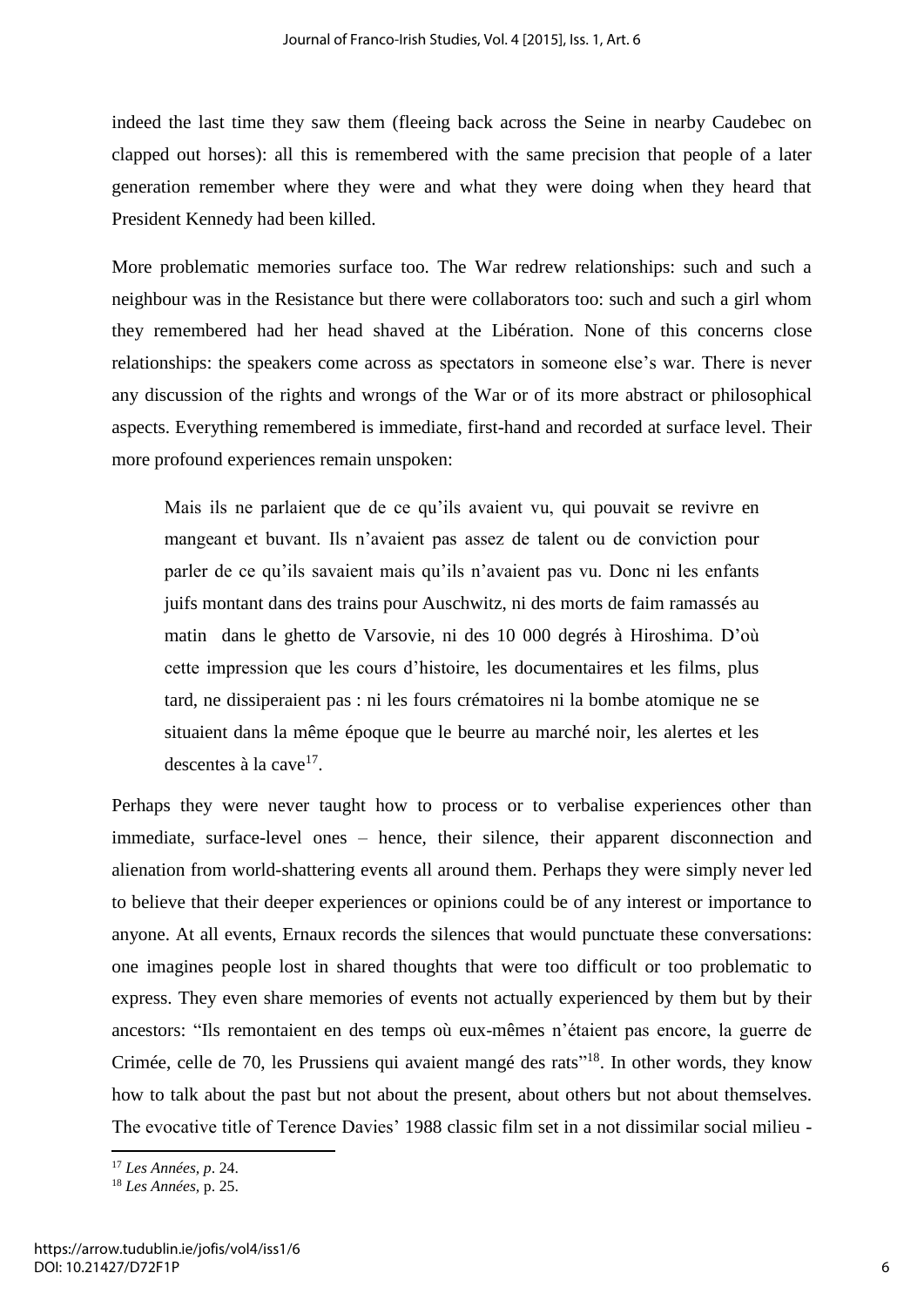Catholic, working-class Liverpool in the 1940s and early 1950s - comes to mind: *Distant Voices, Still Lives*.

Ironically, the Second World War is contrasted in negative terms with the Great War which seems far more real and tangible than the ensuing conflict: the Great War was a "man's" war (with the women around the table relegated to the role of silent listeners by men who had not taken part in the Great War but who were nonetheless anxious to somehow glean credit for it). There is also implicit criticism of French combatants in the later war: the Great War soldiers were "real" heroes because they actually won the war, something soldiers in the subsequent War looked for a long time unlikely to achieve: the latter had it "easy" unlike their compatriots a generation earlier:

Ils embrayaient par comparaison sur la guerre d'avant, la Grande, celle de 14, gagnée, elle, dans le sang et la gloire, une guerre d'hommes que les femmes de la table écoutaient avec respect. Ils parlaient du Chemin des Dames et de Verdun, des gazés, des cloches du 11 novembre 1918. Ils nommaient des villages dont pas un enfant parti au front n'était revenu. Ils opposaient les soldats dans la boue des tranchées aux prisonniers de 40, au chaud et à l'abri pendant cinq ans, qui n'avaient même pas reçu de bombes sur la tète. Ils se disputaient l'héroisme et le malheur<sup>19</sup>.

War thus seems reduced to little more than one further source of irritation and envy, fuelling resentment among people who themselves had so very little: it is almost as if, from the vantage point of their own meagre lives, the speakers feel aggrieved by the alleged comfort enjoyed by their fellow citizens, and downplay the reality that they were captured and locked up in enemy prisoner of war camps for five long years. In a world in which nothing was given for free, in which every *sou* was earned with sweat and spent with care, the detainees are resented for violating unspoken rules by somehow deliberately engineering a snug sinecure for themselves without even having the "decency" to earn it first by submitting themselves to the onslaught of enemy bombs!

All wars seem ultimately to reinforce each other and to blend into one long war. These experiences, etched in their bones and in their silent memories, form one long endless war in which their own experiences and memories and those of their ancestors merge into one. Significantly, the earliest date mentioned in *Les Années* is 1870: in the dark aeons before that

<sup>19</sup> *Les Années,* p. 24.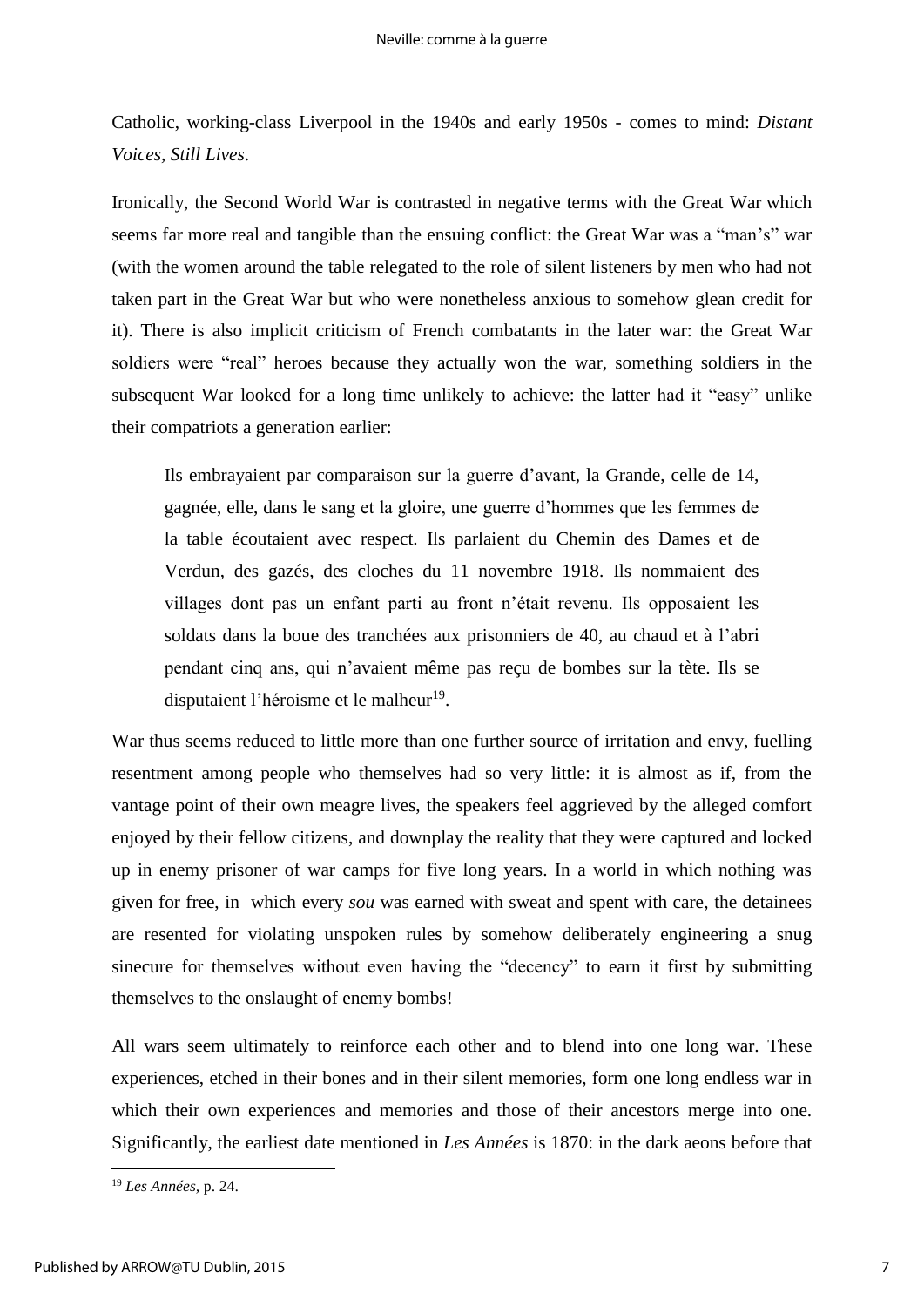(nonetheless recent!) war, nothing existed… except war and famine: "Dans le temps d'avant raconté, il n'y avait que des guerres et la faim"<sup>20</sup>.

If the War emerges as a period of heightened consciousness, then its ending was even more epic. For a short-lived period, time was redrawn and people lived resolutely in the present, partying as if there was no tomorrow, engaged in cathartic exercises to blot out the recent past. Time was filled with excessive partying, praying and endless bus trips to the sea-side always a communal activity in which people seemed somewhat out of control ("frénésie"). Social niceties and the veneer of "civilisation" and respectability are discarded as the partying borders on tumult, the praying on hallucination, and the bus trips on death-defying escapades. Even the dogs are momentarily out of control.<sup>21</sup>

Once the War is over, however, life soon settles back into drab monotony, the kind of greyness coincidentally depicted by Sartre in the 1938 novel that propelled him to fame, *La Nausée*, which was based on the time he had spent as a young teacher in nearby Le Havre. All around, the traces left by the War were uniformly boring; for the children, all that remained were orders restraining them or forbidding them from doing something. Everything seems flat and emotionless: in a few words, Ernaux records the post-War deaths of young boys blown to bits when playing with forgotten mines<sup>22</sup>. This tragedy is somehow placed on the same level and thus given the same importance as other banal realities with which it is juxtaposed in the same paragraph: examples of the reawakening of local trade, the names of traditional games that children played on Sunday afternoons.

Listening to their elders' memories of different, more exhilarating times gave the young listeners the strong impression that they were born too late, that through no fault of their own they had missed out on literally more brilliant times ("l'épopée flamboyante", "jours dorés"). The War as recounted by their elders seems like some holiday camp which the children dream of experiencing some day for themselves:

A coté du temps fabuleux – dont ils n'ordonneraient pas avant longtemps les épisodes, la Débacle, l'Exode, l'Occupation, le Débarquement, la Victoire – ils trouvaient terne celui, sans nom, où ils grandissaient. Ils regrettaient de ne pas avoir été nés, ou à peine, quand il fallait partir en cohorte sur les routes et

<sup>20</sup> *Les Années,* p. 25.

<sup>21</sup> See an interestingly parallel description of post-traumatic activity in *La Peste*: after the plague disappears, the inhabitants of Oran embark on a frenzy of partying and carousing.

<sup>22</sup> *Les Années,* p. 26.